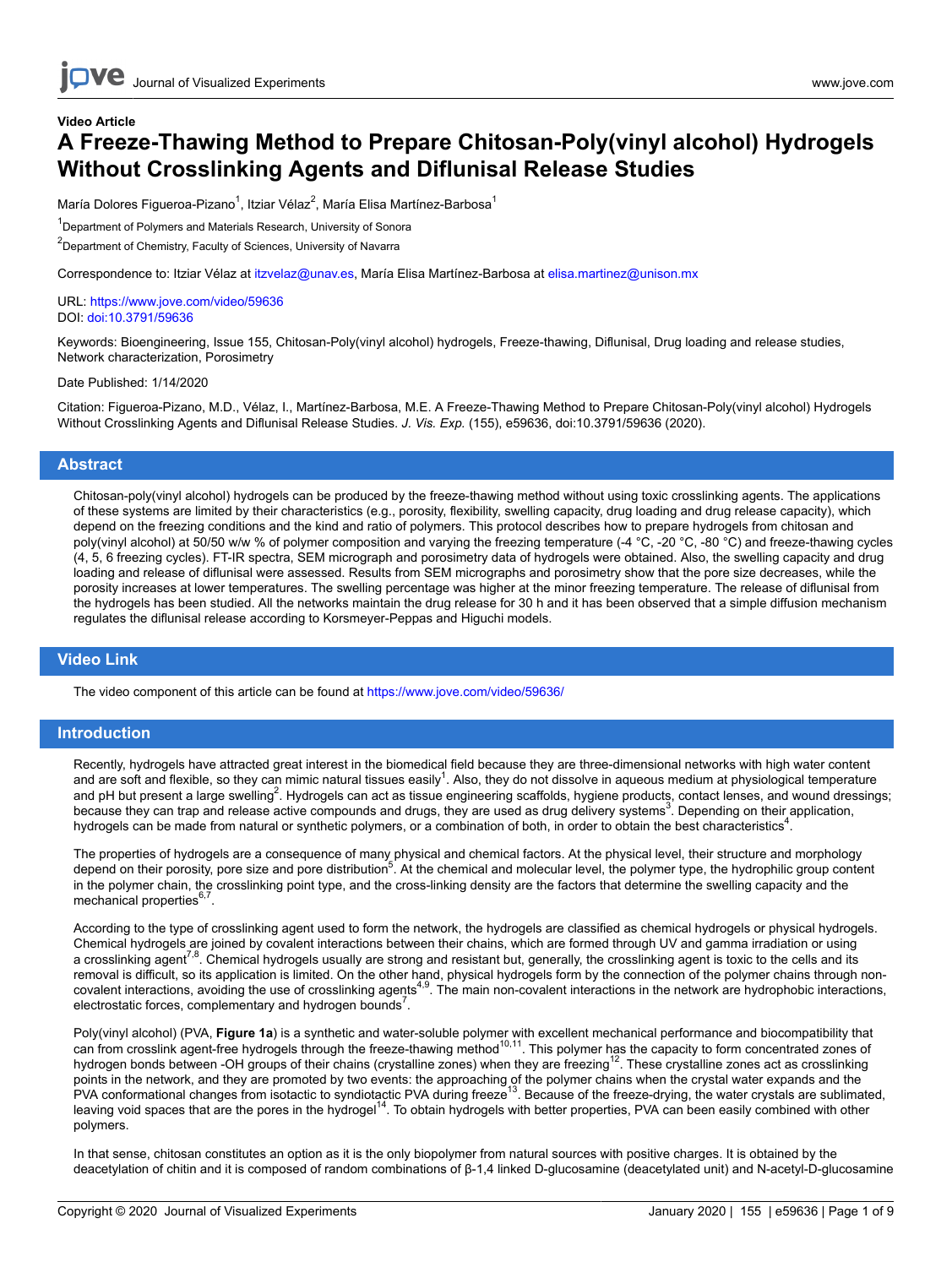(acetylated unit)15,16 (**Figure 1b**). Chitosan is biodegradable by human enzymes and it is biocompatible. Also, by its cationic nature, it can interact with the negative charge of the cell surface, and this property has been associated with its antimicrobial activity<sup>17</sup>. This polymer is easy to process; however, their mechanical properties are not sufficient and some materials have been added to form complexes with better characteristics.

Considering specific characteristics of chitosan and PVA, the successful manufacture of hydrogels has been reached by the freeze-thawing method<sup>2,18</sup> to avoid the use of toxic crosslinking agents. In chitosan-PVA hydrogels, the crystalline zones of PVA are also formed, and chitosanchains are interpenetrated and form simple hydrogen bonds with -NH<sub>2</sub> groups and -OH groups in PVA. The final chitosan-PVA hydrogel is mechanically stable, with high rates of swelling and low toxicity, and with antibacterial effect<sup>18</sup>. However, depending on the freezing conditions used in the preparation (temperature, time and number of cycles), the final characteristics may change. Some studies report that increasing the number of freezing cycles decreases the swelling degree and increases the tensile strength<sup>19,20</sup>. In order to strengthen the network, other agents such as gamma and UV radiation and chemical crosslinkers have been used additionally after the freeze-thawed preparation<sup>21,22,23</sup>. Hydrogels with a higher chitosan proportion have a more porous network and high swelling capacity but less strength and thermal stability. In this context, it is important to consider the preparation conditions to obtain suitable hydrogels for their target application.

The purpose of this work is to present in detail how the freezing conditions (temperature of freezing and number of cycles) affect the final characteristics of CS-PVA hydrogels. FT-IR spectra, morphological and porosity characteristics and swelling capacity were evaluated, as well as drug loading and release capacity. In the release studies, diflunisal (**Figure 1c**) was used as model drug, due to its size suitable to the hydrogel structure.

## **Protocol**

## **1. Preparation of chitosan-PVA hydrogels**

- 1. Prepare 2% (w/w) chitosan and 10% (w/w) PVA solutions. Dissolve 0.2 g of chitosan in 10 mL of 0.1 M CH3COOH solution (previously filtered) at room temperature and maintain continuous mechanical stirring overnight. Dissolve 1 g of PVA in 10 mL of distilled water and stir at 80 °C for 1 h.
- 2. Mix both solutions 1:1 using a magnetic stirrer until they are homogeneous at room temperature, and pour the mixtures on Petri dishes. Leave the samples for 2 h at atmospheric pressure to degas.
- 3. Freeze the hydrogels at -4 °C, -20 °C or -80 °C for 20 h and 4 cycles (samples CP4-4, CP4-20 and CP4-80, respectively). Freeze another hydrogel at -80 °C for 20 h using 5 or 6 freezing cycles (samples CP5-80 and CP6-80). After the third freezing cycle, wash the hydrogels with deionized water. At the end, freeze-dry the hydrogels at -46 °C for 48 h and store for further characterization (methodology adapted from<sup>2</sup>).

# **2. FT-IR characterization**

1. Place a little piece (1 mm x 2 mm) of hydrogel in the FT-IR spectrometer in ATR mode. Take the FT-IR spectra from 4000 to 600 cm<sup>-1</sup> (2 cm<sup>-1</sup> of resolution and average of 32 scans).

## **3. Swelling assays**

- 1. Cut out discs (13 mm in diameter and 10 mm in height) from the hydrogel and weigh them. Incubate the discs in 50 mL of deionized water with shaking at 25 °C. Repeat three times.
- 2. Every 30 min remove the sample from the medium, blotter to eliminate the excess of water, and weigh. Calculate the swelling degree using the equation 1 and calculate the equilibrium state of swelling,  $q$ , at 24 h using the equation 2.

 $SD(\%) = \left[\left(\frac{Ws - Wd}{Wd}\right)\right] * 100~(Eq.~1)$ 

Where  $\vec{w}$  is the weight of the dry hydrogel and  $\vec{w}$  is the weight of the wet hydrogel.

$$
q = \frac{Ws}{Wd} \ (Eq. 2)
$$

# **4. Electronic Microscopy**

- 1. Cover a little piece of hydrogel with a thin gold layer (30 s and 10 mA) in a sputter coater.
- 2. Put the sample in a scanning electron microscope (SEM). Analyze the samples under vacuum at 20 kV and take the images with a 500x and 1500x magnification.

# **5. Porosimetry**

- 1. Place discs 15 mm in diameter weighing around 0.26 g into the penetrometer (a solid penetrometer, having a bulk volume of 0.3660 mL and 5.7831 mL of stem volume). Analyze the porosity and pore size by Mercury Intrusion Porosimetry (MIP).
- 2. Conduct the experiment in the hysteresis mode (intrusion-extrusion). Measure the total intrusion volume (mL/g), total pore area (m<sup>2</sup>/g), pore diameter (µm), porosity (%), permeability (mDarcy) and tortuosity. Repeat twice.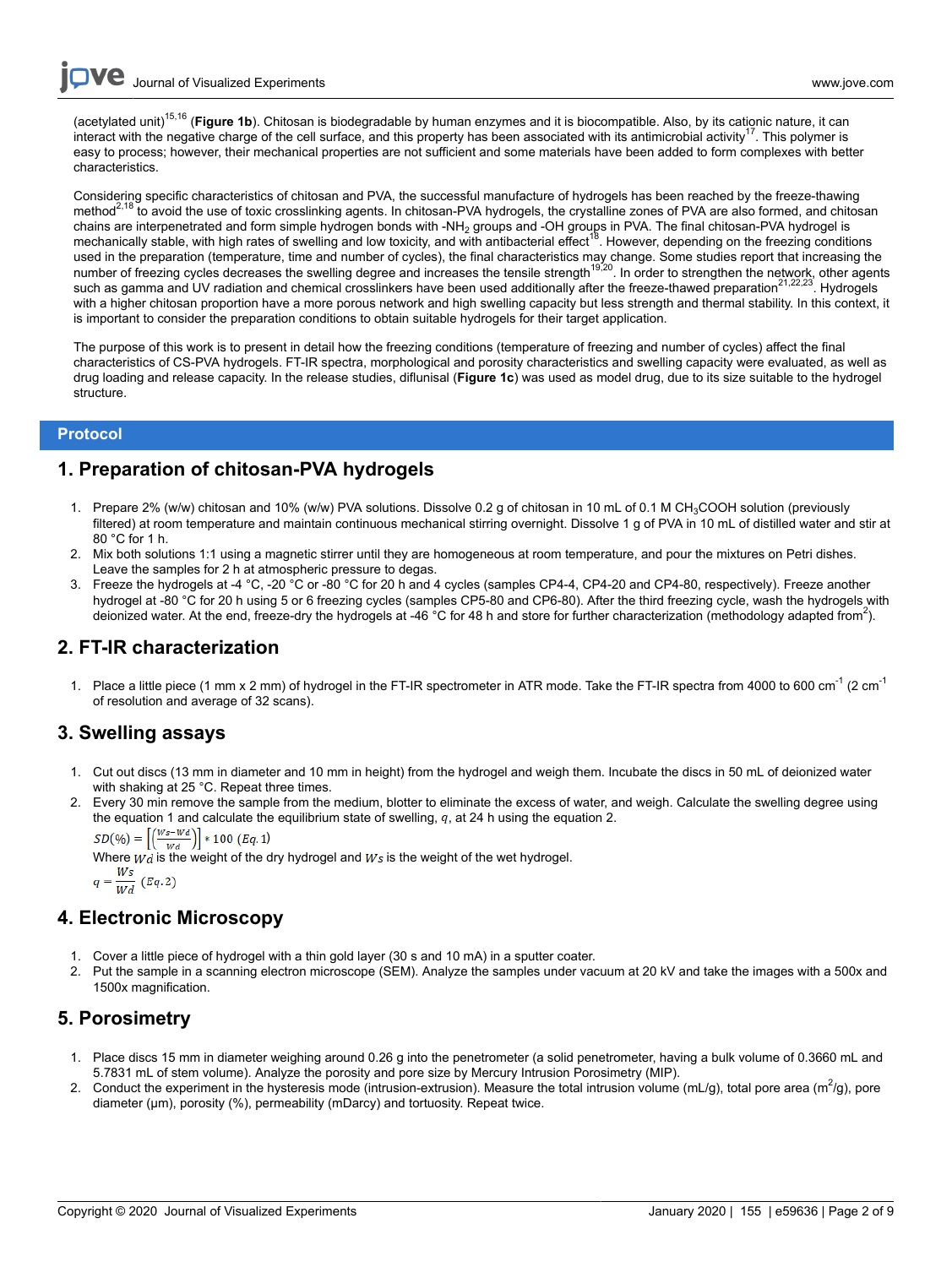# **6. Drug loading and release**

- 1. Before loading, prepare 4 L of 15 mg/L diflunisal solution and stir overnight. Confirm the concentration of the solution by UV-Vis spectroscopy (initial concentration). Indeed, swell 400 mg of freeze-dried samples of hydrogel in 6 mL of distilled water for 24 h.
- 2. For loading, fill a flask with 50 mL of diflunisal solution and maintain at 25 °C with constant stirring. Submerge each swelled hydrogel in the flask.
	- 1. Take aliquots of remaining diflunisal solution (2 mL) at different times in order to determine the *plateau* region of the curve, for example: 3, 6, 24, 27, 30 and 48 h. After 24 h replace the solution with a fresh one.
- 3. Measure the absorbance at 252 nm of each aliquot, and determine the concentration of diflunisal present in the solution, using a calibration curve of diflunisal. Calculate the amount of diflunisal retained in the hydrogel at 24 and 48 h, as the difference of initial and final concentrations, taking into account the total volume (56 mL).
	- 1. Determine the encapsulation efficiency (EE) using the equation 3.<br>  $EE\% = \frac{Difflunisal concentration\ inside\ the\ hydrogen} \times 100\ (Eq. 3)$  $EE\% = \frac{L}{A}$ 
		-
	- 2. Freeze the loaded hydrogels at -80 °C and lyophilize them at -50 °C.
- 4. For drug release, submerge 300 mg of freeze-dried diflunisal loaded hydrogels in 50 mL of phosphate buffer (pH 7.4) at 25 °C. Maintain constant stirring. Withdraw aliquots of 2 mL at different times and replace with fresh medium to keep a constant volume. 1. Determinate the diflunisal released spectrophotometrically at 252 nm, according to a calibration curve.
- 5. Deduce the predominant drug release mechanism in the hydrogels adjusting the drug release data corresponding to the first 60%, to the Korsmeyer-Peppas model (Equation 4), to obtain the kinetic (*k*) and the diffusion (*n*) constants. The *n* values indicate the mechanism of drug release<sup>24,25</sup>. Then, *n* values close to 0.5 are related to Fickian diffusion, meanwhile values of 0.5-1.0 for anomalous transport, where are involved diffusion and relaxation chains, and finally, values of 1.0 are related to case II transport.

- *Korsmeyer Peppas model*  $Mt_{M_{\infty}} = k_{KP}t^n$  (*Eq.* 4)<br>1. To confirm the results, use the Higuchi, First order, and Zero order mathematical models (Equations 5 to 7) and select the better fit.
	- 2. *Higuchi model*  $^{Mt}/_{M_{\infty}} = k_H t^{0.5}$  (*Eq.5*) First Order model  $Mt$   $_{M\infty}$  = 1 –  $e^{-k_1t}$  (Eq. 6)<br>Zero Order model  $Mt$   $_{M\infty}$  =  $k_0t$  (Eq. 7)

where *t* represents the release time, *Mt* the amount of drug delivered at a given time, and *M∞* the total amount of drug delivered at the end of the process.

## **Representative Results**

#### **Hydrogels preparation**

Chitosan-PVA hydrogels were obtained at -4 °C, -20 °C and -80 °C with 4 freezing cycles and at -80 °C with 5 and 6 freezing cycles by the previously reported freeze-thawing method<sup>2</sup>. All hydrogels were homogeneous, semi-transparent, flexible and resistant against manipulation.

#### **FT-IR characterization**

The FT-IR spectra are shown in Figure 2. Seven characteristics signals of chitosan and PVA polymers were detected: at 3286 cm<sup>-1</sup> the stretching vibration mode of PVA hydroxyl group (-OH) and at 2918 cm<sup>-1</sup> the stretching vibration mode of -CH group<sup>26,27</sup>. The signals of amide groups, representative of chitosan structure, were found at 1652 cm $^{-1}$  to the stretching vibration mode of C=O (amide I), at 1560 cm $^{-1}$  to the flection vibration mode of N-H (amide II) and 1325 cm $^{-1}$  to the vibration of amide III<sup>28,29,30</sup>. Other signals, at 1418 cm $^{-1}$  to the flection vibration mode of C-H and at 1086 cm<sup>-1</sup> to the stretching vibration mode of C-O groups, both of PVA, were detected<sup>27,31,32</sup> .

#### **Electronic Microscopy**

All CS-PVA hydrogels showed a highly porous surface (**Figure 3**, from left to right) and distinctive changes were observed according to the preparation conditions. Hydrogels prepared at -4 °C (CP4-4) presented larger pores than the hydrogels prepared at -80 °C (CP4-80). Moreover, the latter appears to have a more porous network. This effect may be due to the fact that, at lower temperature, the water crystal formation was<br>faster and many small crystals emerged and were sublimated during the freezethe number of freezing cycles seems to promote more defined and circular pores in hydrogels CP6-80 (**Figure 3**, from top to bottom).

#### **Porosimetry**

Samples CP4-4, CP4-80 and CP6-80 presented more pronounced changes; in order to complement the information about morphology, they were analyzed by MIP (**Table 1**). The comparison between hydrogels CP4-4 and CP4-80 (**Figure 3a**) showed that, at a lower temperature of freezing, hydrogels developed a more porous network, which presented a large total intrusion volume and higher total pore area. However, hydrogels CP6-80 showed less permeability than CP4-80 (**Figure 3b**), probably due to their high tortuosity, which was also reflected in a lower total intrusion volume. **Figure 3** presents the different pore sizes of these hydrogels. Two pore sizes were distinguished, one between 0.3-5.0 μm and other between 5.0-30 μm. In hydrogels CP4-80 and CP6-80, the porous network had a greater number of small pores than large ones, compared with CP4-4 hydrogel. These results were similar to those observed by SEM micrographs and suggested that, at lower temperature greater interactions between the PVA chains were favored and more crystalline zones were formed. In such a way, the formation of crystalline zones by PVA chains, was stimulated at low temperature.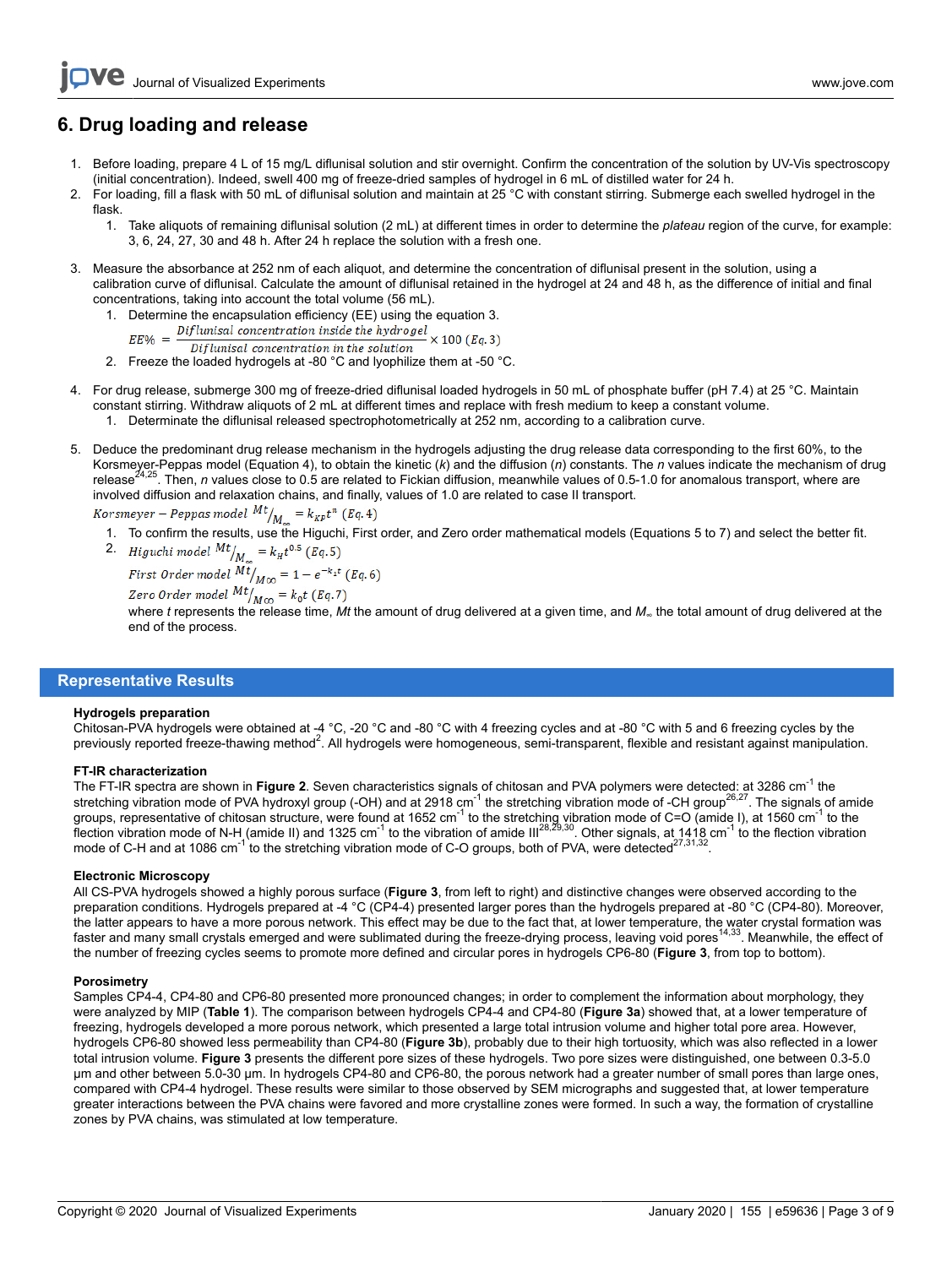#### **Swelling assays**

The swelling behavior of CS-PVA hydrogels can be seen in the **Figure 4**. They quickly absorbed large amounts of water; for the first 5 hours they retained 10x their weight, and after 20 hours they retain up to 15x their weight (equilibrium point). However, in relation to hydrogels prepared at the same number of freezing cycles, the hydrogel CP4-80 showed less swelling capacity in the first 5 hours as a consequence of the temperature that was used for its preparation (-80 °C). In the case of hydrogels prepared at different number of freezing cycles (CP4-80, CP5-80 and CP6-80) no differences were found at any time. Probably, the decreased swelling capacity observed in hydrogels prepared at -80 °C was caused by the small pore size of the hydrogel network.

#### **Drug loading and release**

To evaluate the capacity of CS-PVA hydrogels as drug delivery systems, the anti-inflammatory drug diflunisal was loaded in the network and subsequently released. The encapsulation efficiency (EE) in all these systems was around 70%; however, the CP4-80 hydrogel presented more slightly EE at 73% (**Table 2**). Meanwhile, the releasing kinetics of diflunisal from the CS-PVA hydrogels were maintained for about 30 h in all cases. The CP4-80 hydrogel released the highest amount of diflunisal (**Figure 5**). This may be due to the fact this hydrogel showed a more porous structure in comparison with the other two types of hydrogel. This feature allowed the small molecule of drug to easily enter in the hydrogel network and, then, to be released. Between CP4-80 and CP6-80 hydrogels not differences were observed during release times (**Figure 6**). No *burst* effect was observed in any of the CS-PVA hydrogels, which is promising for pharmaceutical applications. Mathematical models were used to determine the main release mechanism in CS-PVA hydrogels. The results were adjusted to different mathematical models (**Table 3**) and according to the *n* values, it was found that the Fick diffusion dominates the drug release process.



**Figure 1:** Chemical structure of PVA (**a**), chitosan (**b**) and diflunisal (**c**). [Please click here to view a larger version of this figure.](https://www.jove.com/files/ftp_upload/59636/59636fig1largev2.jpg)



**Figure 2:** FT-IR spectra of pure chitosan and PVA and, chitosan-PVA hydrogels prepared at different conditions of freezing. [Please click here to](https://www.jove.com/files/ftp_upload/59636/59636fig2large.jpg) [view a larger version of this figure.](https://www.jove.com/files/ftp_upload/59636/59636fig2large.jpg)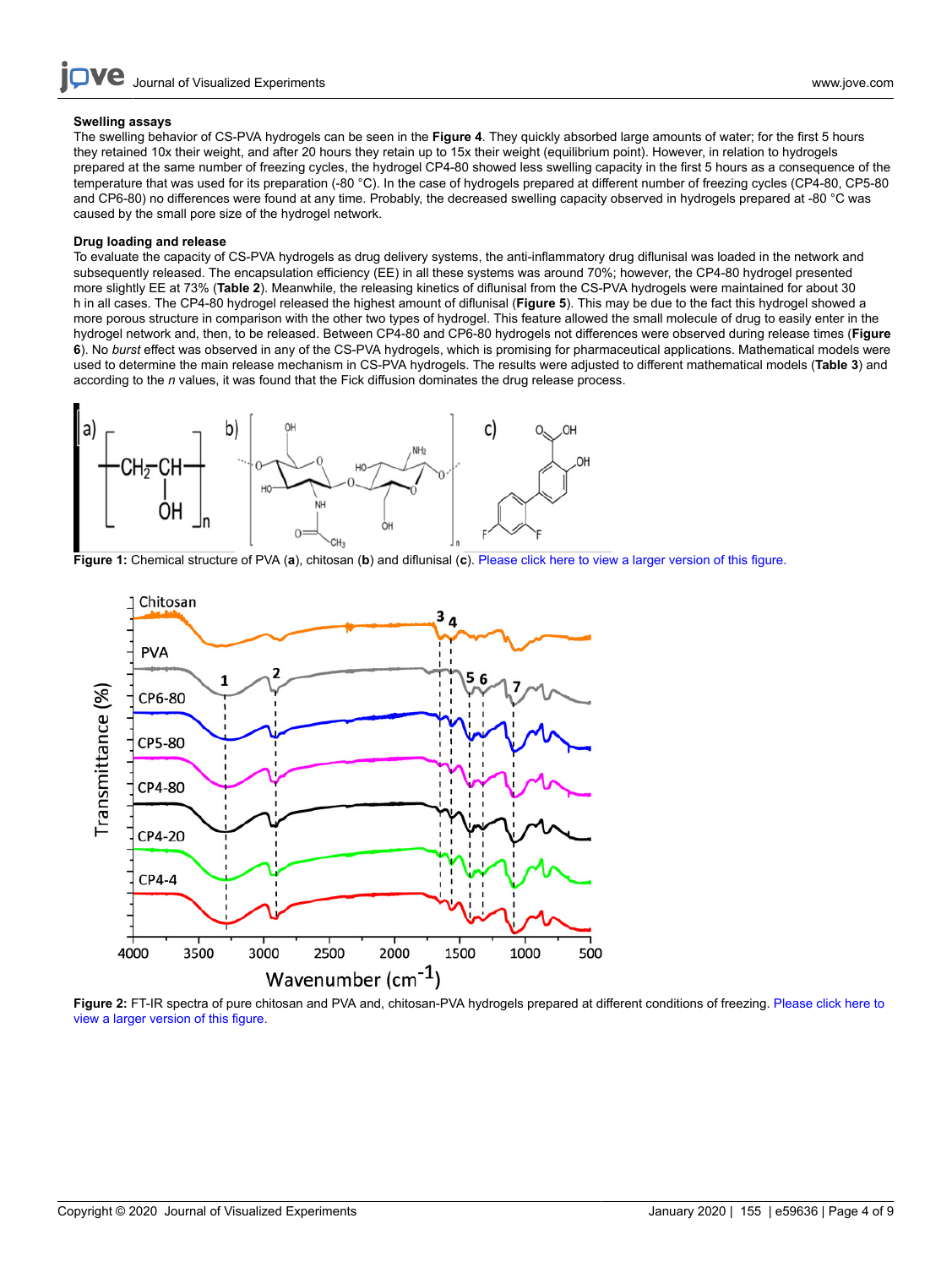

**Figure 3:** SEM micrographs of chitosan-PVA hydrogels at 1500x magnification. Pore size distributions of chitosan-PVA hydrogels: **a**) hydrogels prepared with 4 cycles of freezing and at -4 °C and -80 °C. **b**) Hydrogels prepared at -80 °C and, 4 and 6 cycles. [Please click here to view a](https://www.jove.com/files/ftp_upload/59636/59636fig3large.jpg) [larger version of this figure.](https://www.jove.com/files/ftp_upload/59636/59636fig3large.jpg)



**Figure 4:** Swelling kinetics of chitosan-PVA hydrogels: **a**) hydrogels with 4 cycles of freezing and **b**) hydrogels prepared at -80 °C. [Please click](https://www.jove.com/files/ftp_upload/59636/59636fig4large.jpg) [here to view a larger version of this figure.](https://www.jove.com/files/ftp_upload/59636/59636fig4large.jpg)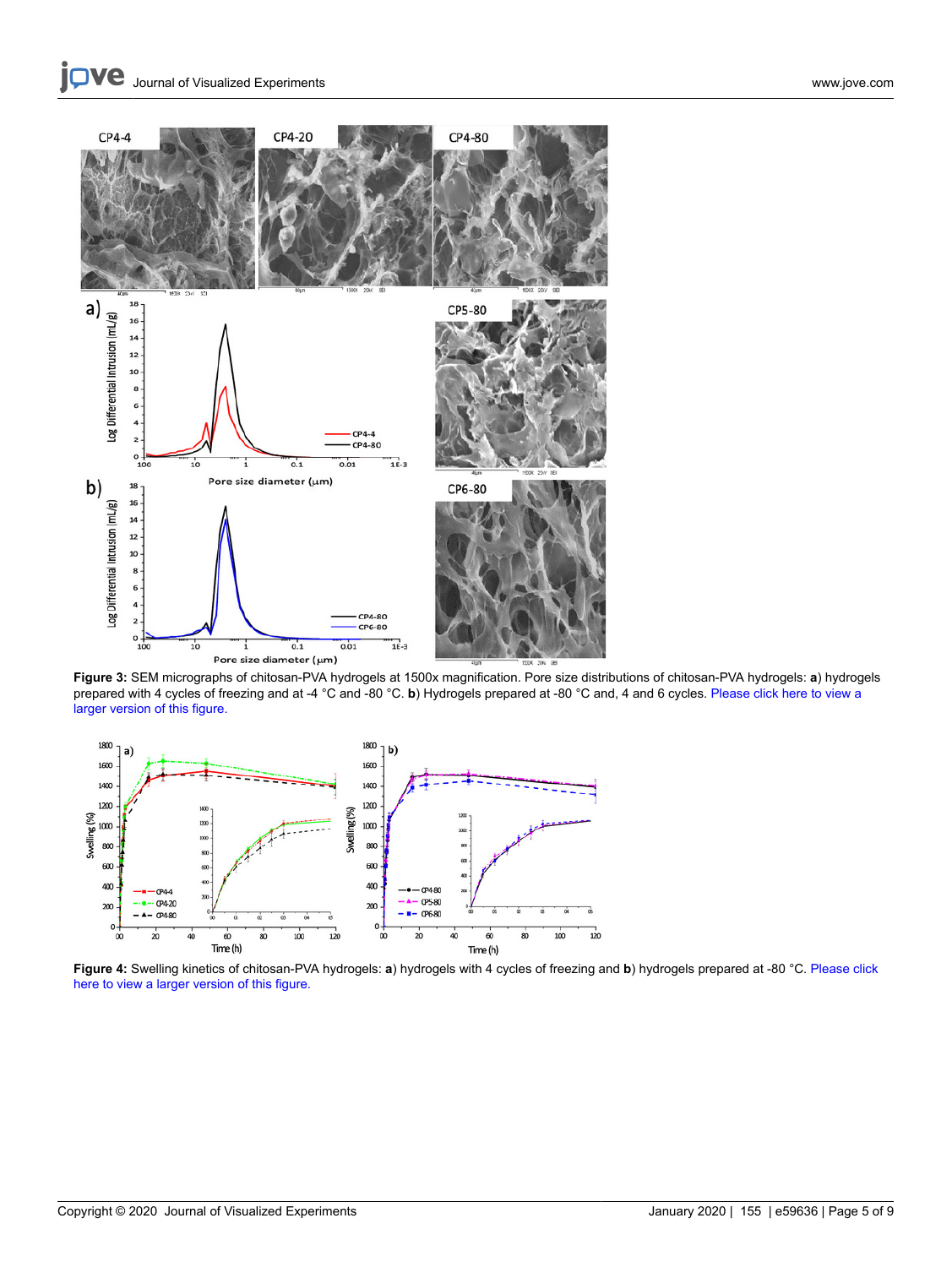

**Figure 5:** Diflunisal release profiles in mg (**a**) and Mt/ (**b**) for hydrogels CP4-4 and CP4-80. [Please click here to view a larger version of this](https://www.jove.com/files/ftp_upload/59636/59636fig5large.jpg) [figure.](https://www.jove.com/files/ftp_upload/59636/59636fig5large.jpg)



Figure 6: Diflunisal release profiles in mg (a) and Mt/M<sub>oo</sub> (b) for hydrogels CP4-80 and CP6-80. [Please click here to view a larger version of this](https://www.jove.com/files/ftp_upload/59636/59636fig6large.jpg) [figure.](https://www.jove.com/files/ftp_upload/59636/59636fig6large.jpg)

| <b>Hydrogel</b> | <b>Total intrusion</b><br>volume (mL/g) | $\,$ Total pore area (m $^{2}$ /g) $\,$ Porosity (%) |       | Permeability<br>(mdarcy) | <b>Tortuosity</b> |
|-----------------|-----------------------------------------|------------------------------------------------------|-------|--------------------------|-------------------|
| $CP4-4$         | 5.16                                    | 10.19                                                | 67.13 | 132.43                   | 10.46             |
| $CP4-80$        | 7.36                                    | 15.14                                                | 85.95 | 151.16                   | 5.83              |
| $CP6-80$        | 6.69                                    | 12.86                                                | 84.82 | 129.28                   | 12.2              |

**Table 1:** Porosimetry parameters of the porous structure of chitosan-PVA hydrogels.

| <b>Sample</b> | <b>Diflunisal loaded</b> | Diflunisal released                 |                              |  |
|---------------|--------------------------|-------------------------------------|------------------------------|--|
|               | ∣mg/g hydrogel           | <b>Encapsulation efficiency (%)</b> | % released respect to loaded |  |
| $CP4-4$       | 3.05± 0.09               | 71                                  | l 79 ± 3.33                  |  |
| $CP4-80$      | $13.22 \pm 0.47$         | 73                                  | $186 \pm 0.4$                |  |
| $CP6-80$      | $13.19 \pm 0.05$         | 68                                  | $180 \pm 3.9$                |  |

**Table 2:** Encapsulation and release efficiencies for chitosan-PVA hydrogels.

| Sample                                            | Korsmeyer-Peppas               |                 |       | Higuchi                                   |       | First Order            |       | <b>Zero Order</b>      |       |
|---------------------------------------------------|--------------------------------|-----------------|-------|-------------------------------------------|-------|------------------------|-------|------------------------|-------|
|                                                   | $k_{\rm KP}$ x 10 <sup>2</sup> | n               | $R^2$ | $\mathsf{k}_\mathsf{H}$ x 10 <sup>2</sup> | $R^2$ | $k_1 \times 10^2$      | $R^2$ | $k_0 x 10^2$           | $R^2$ |
|                                                   | $(min-n)$                      |                 |       | $\vert$ (min <sup>-0.5</sup> )            |       | $\vert$ (min $^{-1}$ ) |       | $\vert$ (min $^{-1}$ ) |       |
| CP4-4                                             | $14.3 \pm 0.39$                | l 0.44 ± 0.02   | 10.99 | $3.1 \pm 0.1$                             | 0.98  | $0.29 \pm 0.03$        | 0.803 | $10.18 \pm 0.02$       | 0.54  |
| $CP4-80$                                          | $3.6 \pm 0.33$                 | l 0.50 ± 0.02   | 10.99 | $3.7 \pm 0.1$                             | 0.99  | $0.42 \pm 0.03$        | 0.894 | $10.27 \pm 0.02$       | 10.7  |
| CP6-80                                            | $2.3 \pm 0.24$                 | $0.54 \pm 0.02$ | 10.99 | $2.9 \pm 0.1$                             | 0.99  | $0.27 \pm 0.02$        | 0.925 | $0.17 \pm 0.01$        | 0.77  |
| $k$ = kinetic constant; $n$ = diffusion constant. |                                |                 |       |                                           |       |                        |       |                        |       |

**Table 3:** Kinetic parameters of diflunisal release from chitosan-PVA hydrogels.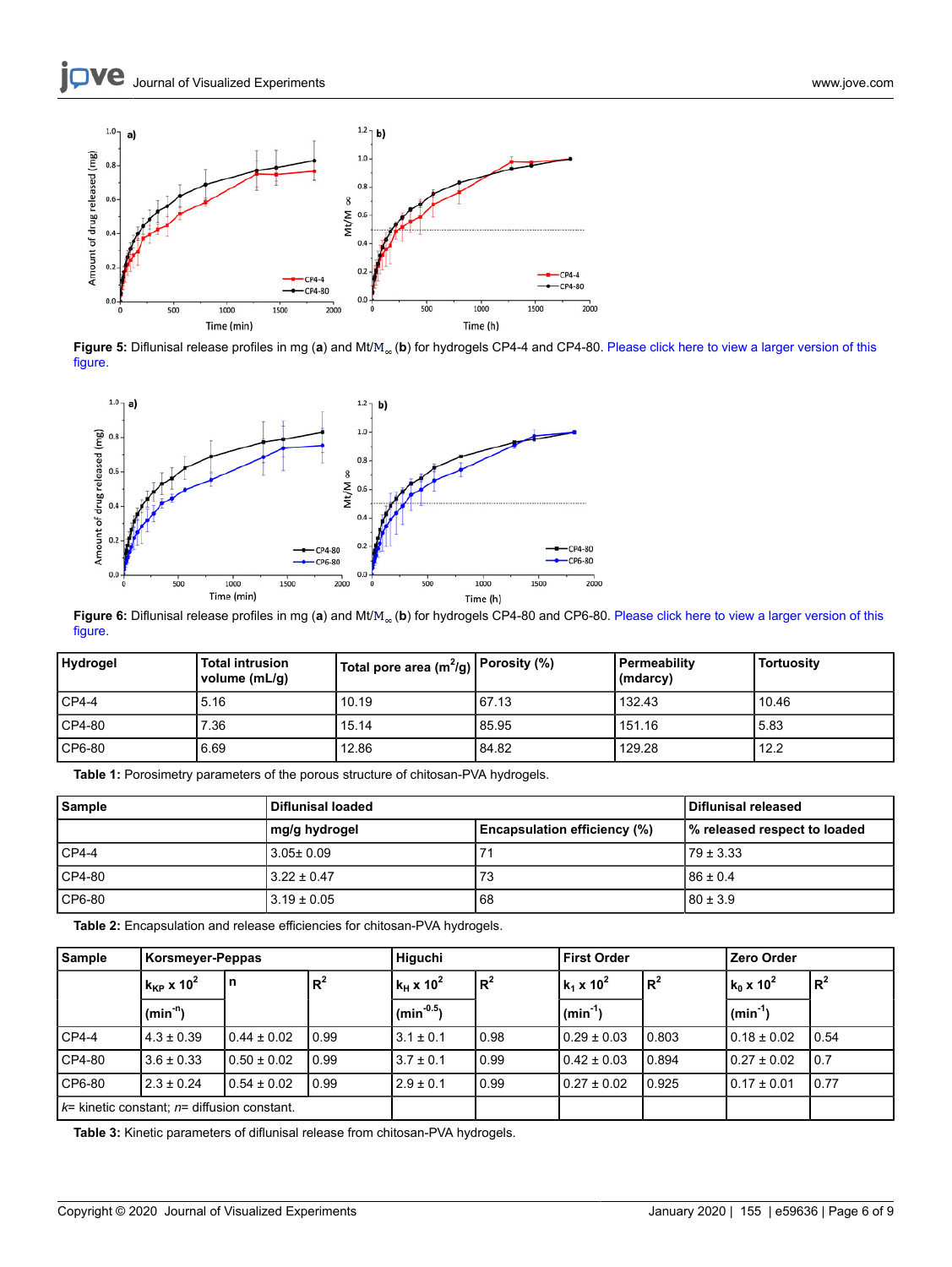### **Discussion**

The freeze-thawing method is a suitable process to prepare biocompatible hydrogels focused in biomedical, pharmaceutical or cosmetical<br>applications<sup>34,35,36</sup>. The most important advantage of this method, compared with othe crosslinking agent use is avoided, which could cause an inflammatory response or adverse effects in the human body<sup>34</sup>. This is a versatile method because it offers the possibility to prepare hydrogels from PVA or their mixtures with different polymers<sup>11,37</sup> in such way that new characteristics from the other polymers can be obtained in the new material (e.g., major capacity to absorb water, antimicrobial or antioxidant properties<sup>2,18,35</sup>). However, it is important to consider that the incorporation of other polymers could decrease the strength of the hydrogels<sup>19,37</sup>.

The principal parameters to consider in the freeze-thawing method are the temperature of freezing, the time and the number of freezing<br>cycles, and also, the polymer ratio (in case of polymer mixtures)<sup>2,19,20</sup>. A wide rang can be obtained with this method when the freeze conditions are controlled. These parameters affect directly the three-dimensional network configuration in chitosan-PVA hydrogels because the freezing conditions promotes the arrangements in PVA chains, which are joined by physical<br>interactions, called crystalline zones<sup>12,38</sup>. These crystalline zones are conce the hydrogels, which maintain and form the three-dimensional network and it is a retractor force when hydrogels are in the swelling state<sup>2,39,40</sup> .

In this study, we evaluated the effect of a new range of freeze-thawing temperatures (-4 °C, -20 °C and -80 °C) combined with a different number of freezing cycles (4, 5 and 6) but the same time of freezing (20 h), to prepare 1:1 chitosan-PVA hydrogels. The lowest swelling capacity was observed at the lowest temperature (-80 °C). Indeed, hydrogels at this lowest temperature obtained the smaller pores and the more porous networks. These differences in chitosan-PVA hydrogels are useful for different applications such as drug delivery systems or scaffolds. In general, chitosan-PVA hydrogels present high rates of swelling, due to chitosan hydrophilic groups (-NH<sub>2</sub>)<sup>41,42</sup>, and they are soft, flexible, easy to handle and resist the manipulation because of PVA characteristics. In that sense, the freeze-thawing method is easy, cheap and fast to produce chitosan-PVA hydrogels with different properties, avoiding toxic crosslinking.

Although the freeze-thawing is an easy and friendly method, it has some drawbacks. A complete homogenization of chitosan, in this case, and of the polymer mixtures is very important. Hydrogels can present more fragile zones and an irregular porous structure. Also, it is necessary to make a correct dissolution of PVA in water by heating at 70-80 °C<sup>42,43</sup> for 1 h under magnetic stirring. The cooling of this PVA solution must be slow with constant stirring to prevent the formation of a solid layer of PVA.

A limitation of this method, for cell culture assays, is the formation of whitish or semitransparent hydrogels. In this case, the application of glycerol or DMSO (toxic compound at room temperature) could be used to improve the appearance of hydrogel<sup>23,44</sup>. The freeze-drying step of the freezethawing method to prepare CS-PVA hydrogels is a critical step, because the hydrogels could present a constriction in the middle zone, which complicate the work and the characterization. To avoid this, the sample must be kept completely frozen before lyophilization. Concerning the drug loading and release studies, it is very important to ensure that there is no interference with the signals from the hydrogel components and the drug to be quantified.

### **Disclosures**

The authors have nothing to disclose.

#### **Acknowledgments**

Authors are grateful to C. Luzuriaga for the support in the porosimetry measurements. Authors also thanks to Ministerio de Economía y Competitividad of Spain for financial support (Project MAT2014-59116-C2-2-R) and PIUNA (ref. 2018-15). The authors also would like to acknowledge Dr. Amir Maldonado from Departamento de Física-UNISON for support and helpful comments and Dr. SE Burruel-Ibarra from DIPM-UNISON for SEM images and Rubio Pharma y Asociados S. A. de C. V. for financial support. ME Martínez-Barbosa would like to thank CONACyT (México) projects No. 104931 and No. 256753, besides the financial support from Red Temática de Nanociencias y Nanotecnología del programa de Redes Temáticas del CONACyT. And, also project USO316001081. MD Figueroa-Pizano would like to acknowledge CONACyT for financial support (scholarship 373321).

### **References**

- 1. Gyles, D.A., Castro, L.D., Silva, J.O.C., Ribeiro-Costa, R.M. A review of the designs and prominent biomedical advances of natural and synthetic hydrogel formulations. *European Polymer Journal.* **88** (01), 373-392 (2017).
- 2. Abdel-Mohsen, a. M., Aly, a. S., Hrdina, R., Montaser, a. S., Hebeish, a. Eco-Synthesis of PVA/Chitosan Hydrogels for Biomedical Application. *Journal of Polymers and the Environment.* **19**, 1005-1012 (2011).
- 3. Caló, E., Khutoryanskiy, V. V. Biomedical applications of hydrogels: A review of patents and commercial products. *European Polymer Journal.* **65**, 252-267 (2015).
- 4. Ahmadi, F., Oveisi, Z., Samani, M., Amoozgar, Z. Chitosan based hydrogels: Characteristics and pharmaceutical applications. *Research in Pharmaceutical Sciences.* **10** (1), 1-16 (2015).
- 5. Siepmann, J., Siegel, R.A., Rathbone, M.J. *Fundamentals and applications of controlled release drug delivery. Fundamentals and Applications of Controlled Release Drug Delivery.* (2012).
- 6. Gulrez, S.K.H., Al-Assaf, S., Phillips, O, G. Hydrogels: Methods of Preparation, Characterisation and Applications. *Progress in Molecular and Environmental Bioengineering - From Analysis and Modeling to Technology Applications.* 117-146 (2011).
- 7. Ahmed, E.M. Hydrogel: Preparation, characterization, and applications. *Journal of Advanced Research.* **6** (2), 105-121 (2015).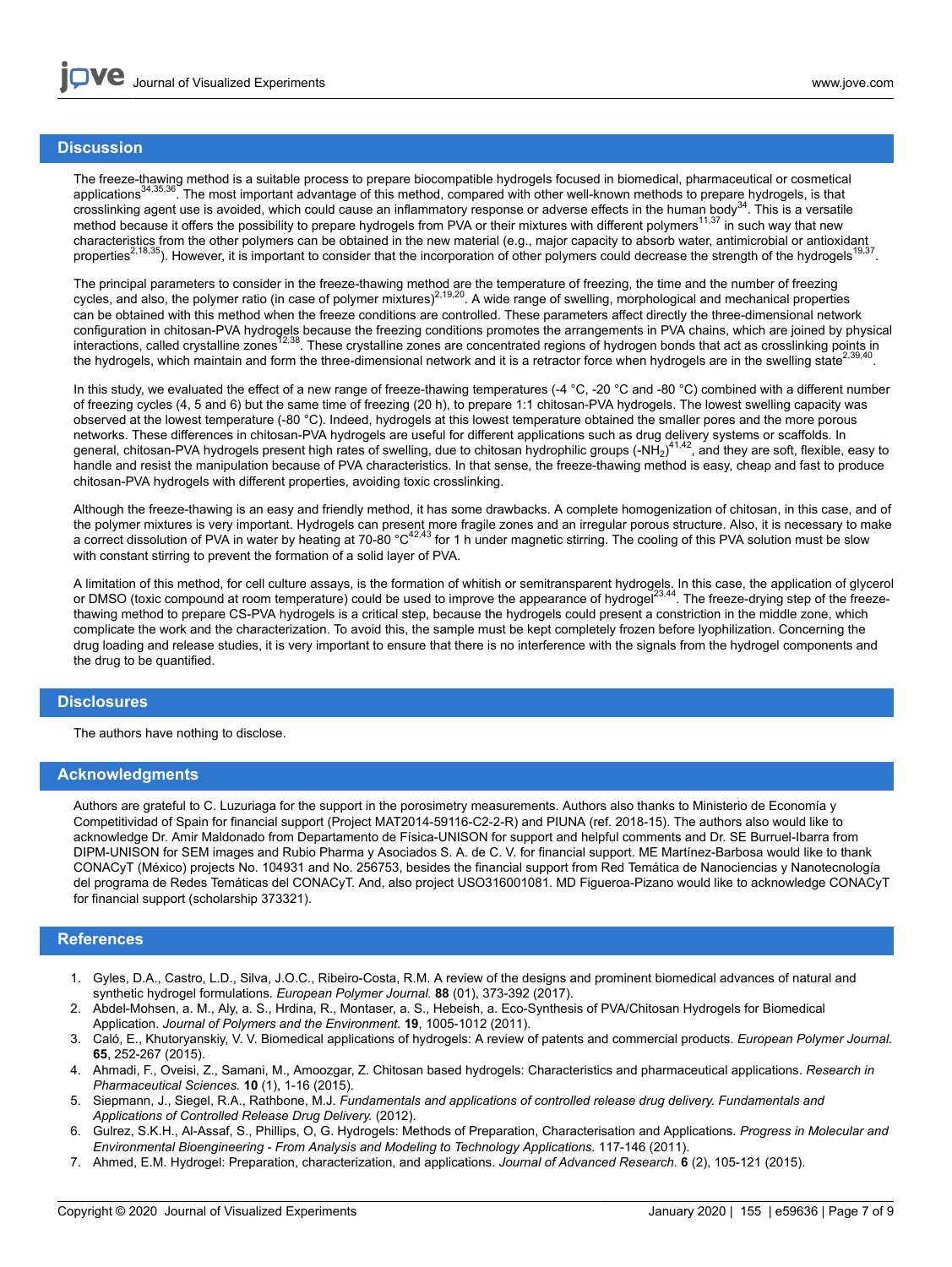- 8. Deligkaris, K., Tadele, T.S., Olthuis, W., van den Berg, A. Hydrogel-based devices for biomedical applications. *Sensors and Actuators, B: Chemical.* **147** (2), 765-774 (2010).
- 9. Patel, A., Mequanint, K. Hydrogel Biomaterials. *Biomedical Engineering Frontiers and Challenges.* 275-296 (2012).
- 10. Kenawy, E., Kamoun, E.A., El-meligy, M.A., Mohy, M.S. Physically crosslinked poly(vinyl alcohol) hydroxyethyl starch blend hydrogel membranes: Synthesis and characterization for biomedical applications. *Arabian Journal of Chemistry.* **7** (3), 372-380 (2014).
- 11. Kamoun, E.A., Kenawy, E.R.S., Chen, X. A review on polymeric hydrogel membranes for wound dressing applications: PVA-based hydrogel dressings. *Journal of Advanced Research.* **8** (3), 217-233 (2017).
- 12. Hassan, C.M., Peppas, N.A. Structure and Morphology of Freeze / Thawed PVA Hydrogels. *Macromolecules.* **33**, 2472-2479 (2000).
- 13. Tsou, Y.H., Khoneisser, J., Huang, P.C., Xu, X. Hydrogel as a bioactive material to regulate stem cell fate. *Bioactive Materials.* **1** (1), 39-55 (2016).
- 14. Kumar, A., Mishra, R., Reinwald, Y., Bhat, S. Cryogels: Freezing unveiled by thawing. *Materials Today.* **13** (11), 42-44 (2010).
- 15. Wu, T., Li, Y., Lee, D.S. Chitosan-based composite hydrogels for biomedical applications. *Macromolecular Research.* **25** (6), 480-488 (2017). 16. Dutta, P.K., Dutta, J., Tripathi, V.S. Chitin and chitosan: Chemistry, properties and applications. *Journal of Scientific and Industrial Research.*
- **63**, 20-31 (2004).
- 17. Winnicka, E.S. and K. Stability of Chitosan—A Challenge for Pharmaceutical and Biomedical Applications. *Marine Drugs.* **13**, 1819-1846 (2015).
- 18. Yang, X., Liu, Q., Chen, X., Yu, F., Zhu, Z. Investigation of PVA/ws-chitosan hydrogels prepared by combined gamma-irradiation and freezethawing. *Carbohydrate Polymers.* **73** (3), 401-408 (2008).
- 19. Mathews, Birbey, Y.A., Cahill, P.A., McGuinness, G.B. Mechanical and Morphological Characteristics of Poly(vinyl alcohol)/Chitosan Hydrogels. *Journal of Applied Polymer Science.* **109**, 1129-1137 (2008).
- 20. Hosseini, M.S., Amjadi, I., Haghighipour, N. Preparation of Poly(vinyl alcohol)/Chitosan-Blended Hydrogels: Properties, in Vitro Studies and Kinetic Evaluation. *Journal of Biomimetics, Biomaterials, and Tissue Engineering.* **15**, 63-72 (2012).
- 21. Afshari, M.J., Sheikh, N., Afarideh, H. PVA/CM-chitosan/honey hydrogels prepared by using the combined technique of irradiation followed by freeze-thawing. *Radiation Physics and Chemistry.* **113**, 28-35 (2015).
- 22. Agnihotri, S., Mukherji, S.S., Mukherji, S.S. Antimicrobial chitosan-PVA hydrogel as a nanoreactor and immobilizing matrix for silver nanoparticles. *Applied Nanoscience.* **2** (3), 179-188 (2012).
- 23. Yang, X. et al. Cytotoxicity and wound healing properties of PVA/ws-chitosan/glycerol hydrogels made by irradiation followed by freezethawing. *Radiation Physics and Chemistry.* **79** (5), 606-611 (2010).
- 24. Machín, R., Isasi, J.R., Vélaz, I. Hydrogel matrices containing single and mixed natural cyclodextrins. Mechanisms of drug release. *European Polymer Journal.* **49** (12), 3912-3920 (2013).
- 25. Ritger, P.L., Peppas, N.A. A Simple Equation for Description of Solute Release. *Journal of Controlled Release.* **5**, 37-42 (1987).
- 26. Abureesh, M.A., Oladipo, A.A., Gazi, M. Facile synthesis of glucose-sensitive chitosan-poly(vinyl alcohol) hydrogel: Drug release optimization and swelling properties. *International Journal of Biological Macromolecules.* **90**, 75-80 (2016).
- 27. Mansur, H.S., Sadahira, C.M., Souza, A.N., Mansur, A.A.P. FTIR spectroscopy characterization of Poly(vinyl alcohol) hydrogel with different hydrolysis degree and chemically crosslinked with glutaraldehyde. *Materials Science and Engineering C.* **28** (4), 539-548 (2008).
- 28. Parida, U.K., Nayak, A.K., Binhani, B.K., Nayak, P.L. Synthesis and Characterization of Chitosan-Polyvinyl Alcohol Blended with Cloisite 30B for Controlled Release of the Anticancer Drug Curcumin. *Journal of Biomaterials and Nanobiotechnology.* **02** (04), 414-425 (2011).
- 29. Zu, Y. et al. Preparation and characterization of chitosan-polyvinyl alcohol blend hydrogels for the controlled release of nano-insulin. *International Journal of Biological Macromolecules.* **50** (1), 82-87 (2012).
- 30. Lejardi, A., Hernández, R., Criado, M., Santos, J.I., Etxeberria, A., Sarasua, J.R. Novel hydrogels of chitosan and poly(vinyl alcohol) -gglycolic acid copolymer with enhanced rheological properties. *Carbohydrate Polymers.* **103**, 267-273 (2014).
- 31. Reis, E.F. dos et al. Synthesis and characterization of Poly(vinyl alcohol) hydrogels and hybrids for rMPB70 protein adsorption. *Materials Research.* **9** (2), 185-191 (2006).
- 32. Thanyacharoen, T., Chuysinuan, P., Techasakul, S., Nooeaid, P., Ummartyotin, S. Development of a gallic acid-loaded chitosan and polyvinyl alcohol hydrogel composite: Release characteristics and antioxidant activity. *International Journal of Biological Macromolecules.* **107** (PartA), 363-370 (2018).
- 33. Lozinsky, V.I. et al. Polymeric cryogels as promising materials of biotechnological interest. *Trends in Biotechnology.* **21** (10), 445-451 (2003).
- 34. Liu, Y., Vrana, N.E., Cahill, P.A., McGuinness, G.B. Physically crosslinked composite hydrogels of PVA with natural macromolecules: Structure, mechanical properties, and endothelial cell compatibility. *Journal of Biomedical Materials Research - Part B Applied Biomaterials.* **90** (2), 492-502 (2009).
- 35. Yang, W. et al. Polyvinyl alcohol/chitosan hydrogels with enhanced antioxidant and antibacterial properties induced by lignin nanoparticles. *Carbohydrate Polymers.* **181** (August 2017), 275-284 (2018).
- 36. Park, H., Kim, D. Swelling and mechanical properties of glycol chitosan/poly(vinyl alcohol) IPN-type superporous hydrogels. *Journal of Biomedical Materials Research Part A.* **78A** (4), 662-667 (2006).
- 37. Zhang, H., Zhang, F., Wu, J. Physically crosslinked hydrogels from polysaccharides prepared by freeze-thaw technique. *Reactive and Functional Polymers.* **73** (7), 923-928 (2013).
- 38. Hassan, C.M., Peppas, N.A. Structure and Applications of Poly(vinyl alcohol) Hydrogels Produced by Conventional Crosslinking or by Freezing / Thawing Methods. *Advances in Polymer Science.* **153**, 37-65 (2000).
- 39. Sung, J.H. et al. Gel characterisation and in vivo evaluation of minocycline-loaded wound dressing with enhanced wound healing using polyvinyl alcohol and chitosan. *International Journal of Pharmaceutics.* **392** (1-2), 232-240 (2010).
- 40. Lin, C.C., Metters, A.T. Hydrogels in controlled release formulations: Network design and mathematical modeling. *Advanced Drug Delivery Reviews.* **58** (12-13), 1379-1408 (2006).
- 41. Fan, L., Yang, H., Yang, J., Peng, M., Hu, J. Preparation and characterization of chitosan/gelatin/PVA hydrogel for wound dressings. *Carbohydrate Polymers.* **146**, 427-434 (2016).
- 42. Islam, A. et al. Evaluation of selected properties of biocompatible chitosan / poly(vinyl alcohol) blends. *International Journal of Biological Macromolecules.* **82**, 551-556 (2016).
- 43. Montaser, A.S. Physical, mechanical and antimicrobial evaluations of physically crosslinked PVA/chitosan hydrogels containing nanoparticles. *Journal of Applied Pharmaceutical Science.* **6** (5), 1-6 (2016).